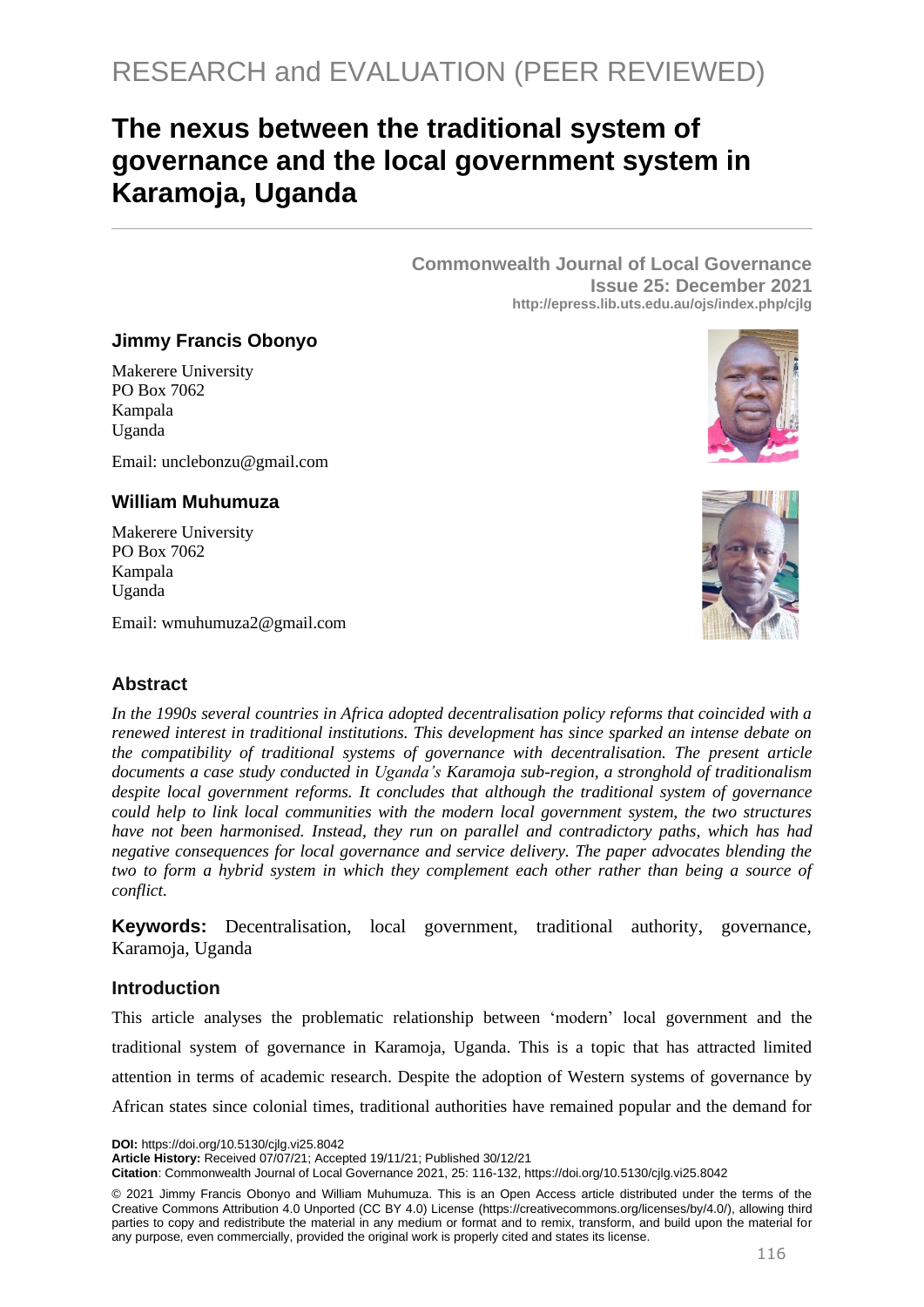their reinstatement has persisted. Even where they have not been recognised by African governments, they have continued to wield informal power and legitimacy, and this parallelism has tended to create local-level governance conflicts (Chinsinga 2006; Taabazuing et al. 2012, p. 12). Moreover, recent times have witnessed increased calls for the revival of traditional institutions in Africa, largely due to flaws in the modern Western governance systems (Ubink 2008, p. 13), which have been less inclusive in terms of political participation and social justice (Munkaila and Agbley 2018). This resurgent quest to have traditional authorities recognised and given a role in day-to-day governance systems in many African countries calls for a review of the earlier assumption that modern systems of governance are superior and best suited to bring about development.

The dominant debates in the literature tend to centre on which of the two systems is better; less attention has been paid to how the two can complement each other (Hoehne 2008). Advocates of Western systems sometimes exaggerate their comparative advantage and dismiss the relevance of traditional governance, but they are unable to explain why traditional authorities have not withered away and have instead witnessed a resurgence. This paper's point of departure, in contrast to previous debates, is that rather than dismissing one or the other, attention should focus on the advantages to be derived from the integration of the two systems. While there may be fears of the likely challenges of integration, available examples show that the associated benefits can be overwhelming: Botswana is a case in point (Sharma 2003, p. 7). Thus two central questions addressed by this study are:

1) do traditional authorities have any positive role to play in Uganda's modern system of governance? 2) if so, can they be integrated into the decentralised local government system?

# **Context and theory**

In the 1990s Uganda, like several other governments in Africa, witnessed two watershed developments in its governance reforms. The first was an increased demand for democratisation triggered by local and international pressures to increase citizen participation in public decisionmaking. The second was a surge in the number of ethnic groups demanding restoration of traditional institutions. In response to such pressures, Uganda's National Resistance Movement (NRM) government both adopted decentralisation policy reforms and recognised traditional authorities, in 1992 and 1993 respectively. Both institutions were enshrined in the 1995 constitution.

Uganda's modern local government system was implemented progressively from 1993 with 13 pilot districts and was later rolled out across Uganda. The system of local government has five tiers: the village (local council one or LC1), parish (LC2), sub-county (LC3), county (LC4) and district (LC5) (Villadsen and Lubanga 1996). Prior to decentralisation, all decisions had to be made in Kampala, thus disenfranchising citizens of their right to determine their destiny. The objectives of decentralising power were to enhance popular participation, accountability and local development (Republic of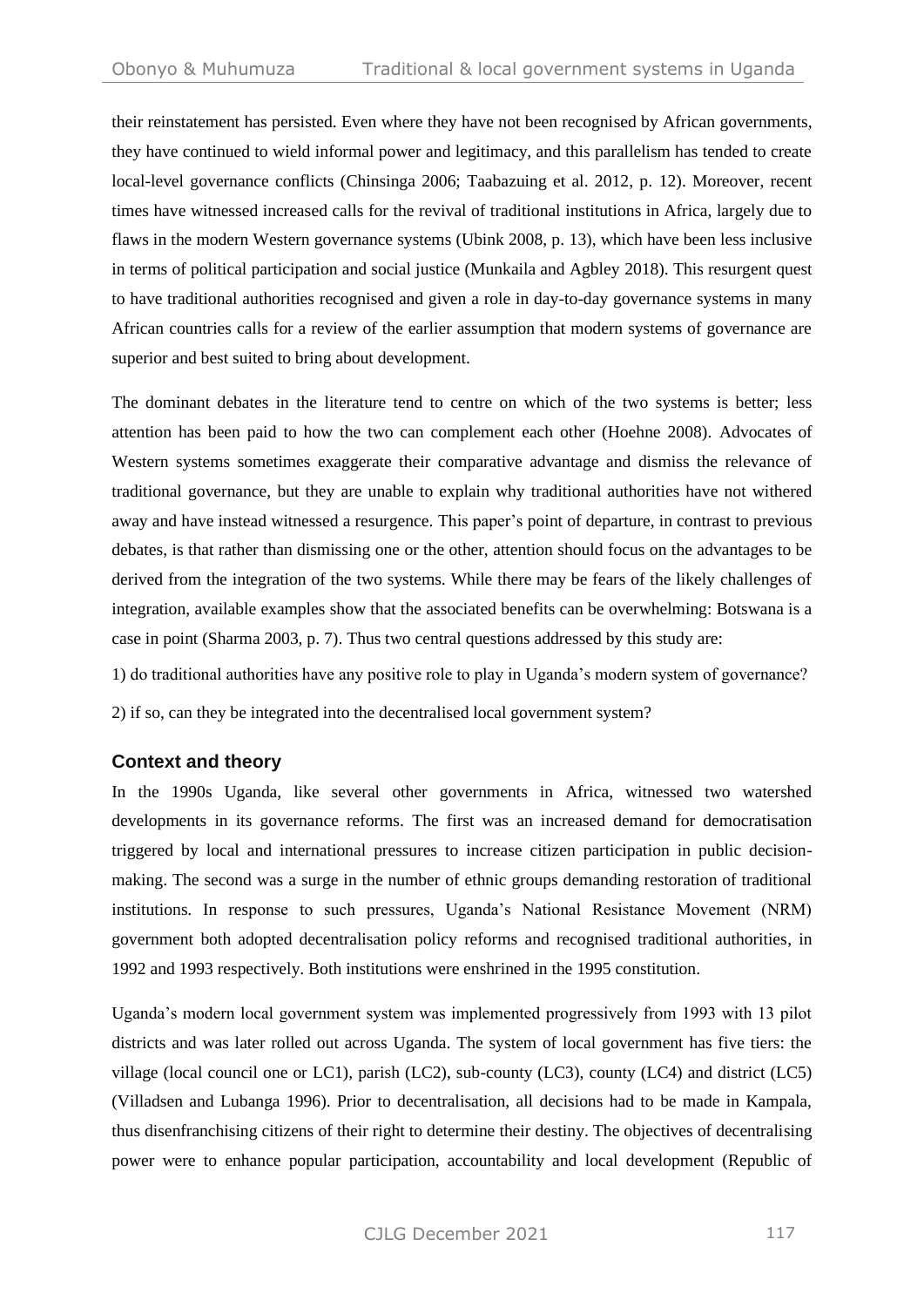Uganda 1997). Reforms devolved administrative, legislative, judicial, planning and financial power to sub-national governments.

At the same time, restoration of traditional authorities in Uganda was granted in recognition of the role played by traditional leaders in the NRM's liberation struggle in the 1980s. It was also intended to redress the historical wrongs committed against traditional authorities by previous regimes. However, their restoration amidst increased demand for democratisation also triggered debates about the compatibility of the new local government system with traditional governance, and the actual role that traditional authorities could play in a modern state (Muriaas 2009, p. 32). This was also a time when the proper role of traditional authorities in modern government processes was being questioned in other sub-Saharan states such as Ghana (Hoffman and Metzroth 2010, p. 15).

Scholarly debate on this issue revolves around two schools of thought, namely democratic pragmatism and organic democracy. The school of democratic pragmatism perceives the traditional system of governance as being incompatible with democratisation and decentralisation: it holds that the autocratic nature of traditional authorities contradicts the fundamental principles and norms of democracy. Its followers posit that traditional governance is anchored in hereditary leadership, which is not subject to universal adult suffrage and under which terms of office are unlimited. Moreover, succession is hereditary in the male lineage, and hence both excludes women and is not based on merit. Therefore, their general view is that the traditional system should be abolished (Mgadla 1998; Dipholo et al. 2008; Hoehne 2008; Chinsinga 2006).

Among this group, the thrust of the discourse against retaining traditional governance hinges on the thesis of the bifurcated state. Mamdani (1996), Chinsinga (2006) and Copans (1998) observe that the colonial state was characterised by different modes of rule. Rural areas were governed using indirect rule under tribal authorities and customary law, while urban populations enjoyed true citizenship and had the privilege of civil rights as well as the freedom to organise civil society. The three authors stress that nothing less than dismantling the bifurcated state would ensure complete democratisation of developing countries and, consequently, facilitate the potential success of decentralisation policy reforms – because only then can both urban and rural areas enjoy a common citizenship. Ntsebeza (2003, p. 56) also opines that democratisation and decentralisation will be impossible to achieve if the traditional system of governance remains intact, since this would perpetuate a series of binary opposites: rights and customs, representation and participation, centralisation and decentralisation, civil society and community.

Despite these criticisms, however, advocates of organic democracy argue that traditional authorities are an important part of the heritage of local communities and cannot just be wished out of existence (Chinsinga 2006). According to Hoehne (2008, p. 3), traditional authorities are "*betwixt and between"*, meaning that they are accountable to both their local constituencies and to the state. Also,

CJLG December 2021 118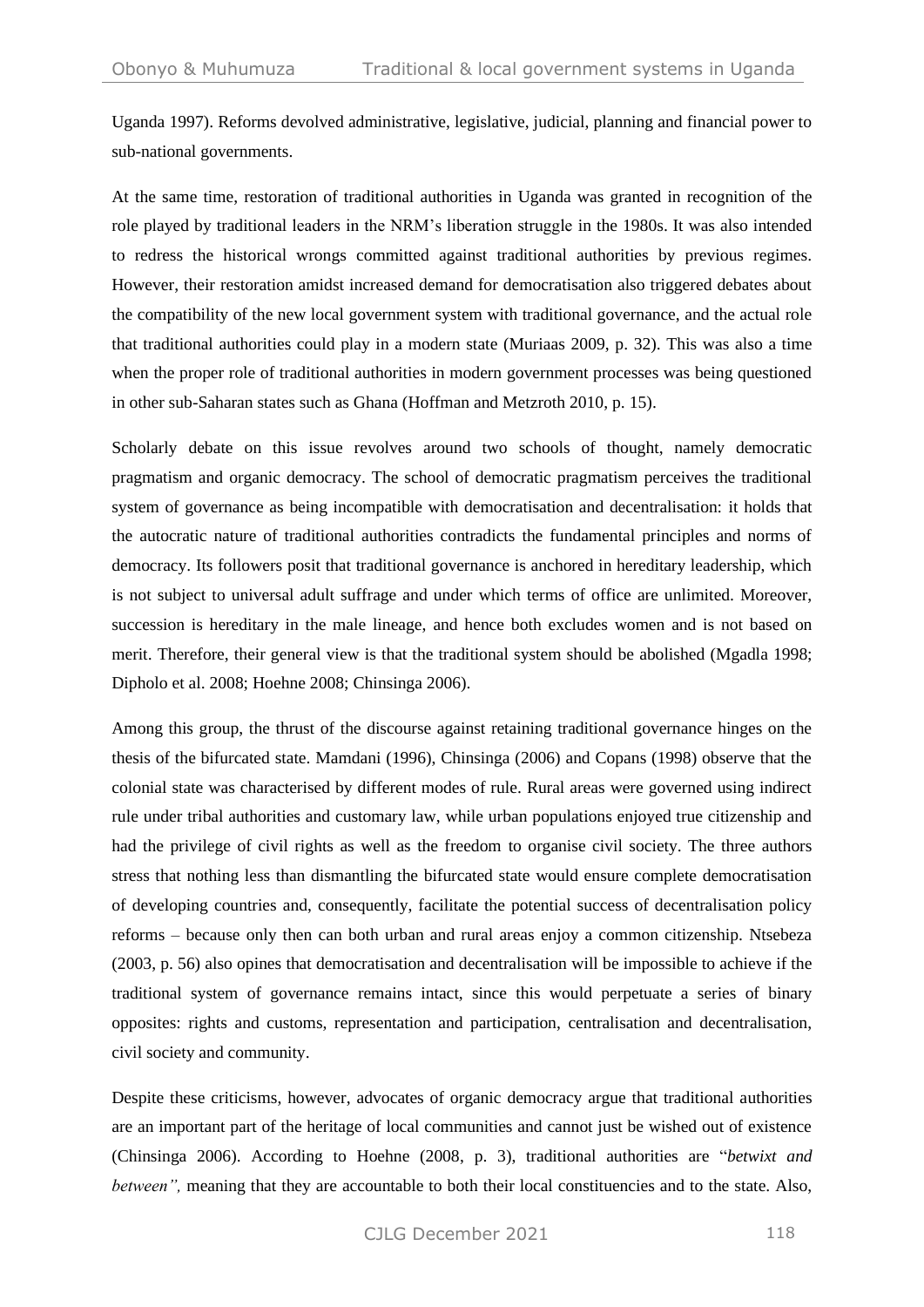given their popular legitimacy, traditional institutions can be agents of social and political stability at both local and national levels. Accordingly, the theory runs, the traditional system is justified as a more effective governance system, given that it is rooted in local cultures and history and, therefore, is better understood and perceived as more legitimate at the community level. The claim that traditional African leaders played a critical political role in governing their societies is supported by recent studies such as those of Mengisteab (2019) and Opasina (2016). Both hold the view that in precolonial African societies, traditional authority provided effective institutions for law-making and enforcement, conflict resolution, resource allocation and social control.

#### *The Karamoja sub-region*

The Karamoja sub-region in north-eastern Uganda is composed of nine local government districts and is home to numerous ethnic sub-groups. It is characterised by a harsh semi-arid environment with an agro-pastoral economy. Development indicators are the worst in the country. For example, the literacy rate for persons aged 18 years and above in the Kotido and Moroto districts (where this study was carried out) stands at 10.2% and 22.2% respectively, compared to the national average of 74% reported by the Uganda Bureau of Statistics (UBOS) (2017). Also, in 2019–20 65.7% of the Karamoja population lived in absolute poverty, which was the highest proportion in Uganda and nearly three times the national average of 23.5% (UBOS 2020).

## **Research method**

The methodology for this study was situated within the interpretivist paradigm, which seeks to understand phenomena through the meanings that people assign to them (Deetz 1996), and places emphasis on the need to put analysis in context (Reeves and Hedberg 2003, p. 3). The research was qualitative and used a case-study design. The districts of Kotido and Moroto were selected because they were the pilots for decentralisation policy in Karamoja. Data was collected using observation, key informant interviews (KIIs) and focus group discussions (FGDs) bringing together local government officials, political leaders, opinion leaders, traditional leaders, leaders from civil society and non-governmental organisations (NGOs), and ordinary citizens. The 29 KIIs allowed the researchers to collect reliable information from respondents who are knowledgeable and experienced. Five FGDs were organised in each of the districts, each with eight participants drawn from homogeneous groups of females and males. The FGDs allowed probing of contentious issues and collection of data from participants with first-hand experience of those issues and greater knowledge of the local context. A mixture of purposive and random sampling techniques was used to select, respectively, key informants and members of the FGDs. Documentary research was used to supplement the primary data, which was analysed by themes.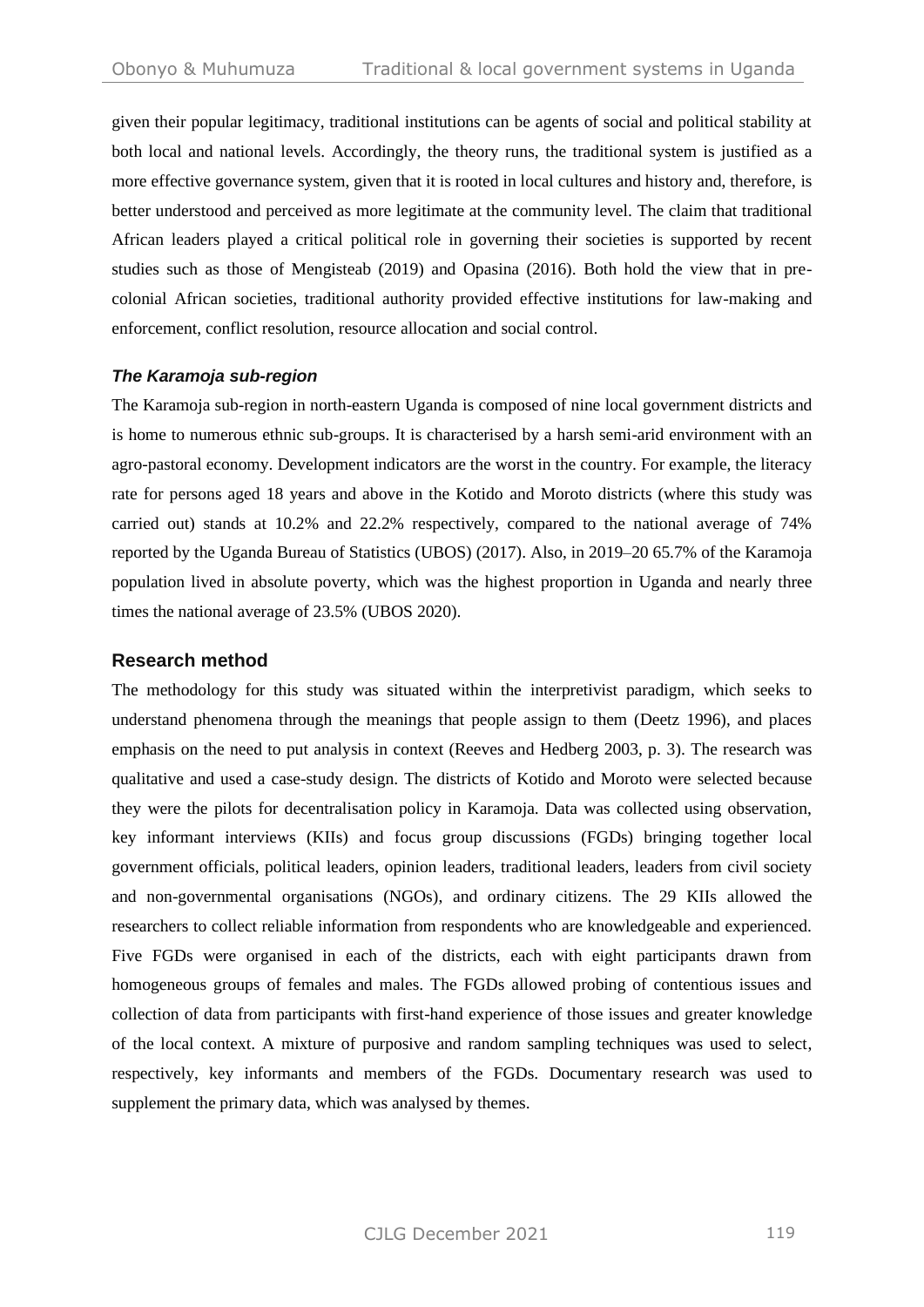## **Historic and contemporary governance roles of traditional leaders**

Unlike the traditional authorities of Buganda, Bunyoro, Ankole and Tooro where supreme authority resided in a king, other ethnic groups in pre-colonial Uganda lacked centralised authority. In the case of Karamoja, traditional authority is based on a gerontocratic system. Power and religious authority were intertwined and vested in a Council of Elders (CoE), assisted by clan leaders, kraal leaders and family heads. Each sub-group, clan and sub-clan had its own CoE, which included not only elderly men but also young males who have completed an initiation process. The CoE was responsible for most governance functions in society (Gulliver 1953), having political, economic, socio-cultural, religious and environmental conservation roles. These roles were mediated through the *akiriket,* a sacred political and judicial form of assembly in which the CoE made decisions for the good of society (Nzita and Niwampa 1996, p. 122).

Tradition also provided for separate councils of women (CoWs) composed of elderly women who were initiated and fully married. The CoW made decisions on behalf of women and this information was then conveyed through influential elders to be discussed by the CoE in *akiriket.* Given the patriarchal nature of the society, women were not supposed to attend *akiriket*. Research for this study indicated that the traditional governance structure for women still exists, although it has also been weakened in the modern era.

The CoE's political role was to ensure the maintenance of peace, security, order and unity in society. Traditional leaders used the *akiriket* to make pronouncements that outlawed certain practices such as elopement or adultery, forced marriage, and alcoholism. It also preached messages of reconciliation and harmony among the different ethnic sub-groups, including respect for their boundaries and traditional grazing grounds. As part of its political role, the CoE was also responsible for enacting community by-laws to maintain the peace, such as those against unauthorised raids. Failure to adhere to the CoE's instructions could result in disaster befalling the recalcitrant actor. There is also a traditional disciplinary mechanism, *ameto*, characterised by harsh punishments such as severe spanking of the offender.

The CoE's socio-cultural roles include blessing marriages, maintaining discipline in the community, especially among the youth, and presiding over initiation ceremonies. In performing its religious roles, the CoE mediates between *Akuj* (God) and the people to avert trouble, sickness or misfortunes in the community (Nzita and Niwampa 1996; Knighton 2005). It also works together with *ngikadwarak* (prophets) to reveal the unforeseen and can order a sacrifice to avert imminent threats or danger to society. Two earlier studies of Karamoja, Novelli (1999, p. 65) and Dyson-Hudson (1966, p. 181), similarly describe the CoE as an intermediary and friend of God. The CoE is thus considered the repository of the 'know-how' to successfully conduct these relationships. Hence, a blessing from the elders is considered a blessing from God, and a curse from them as a curse from God. Similarly,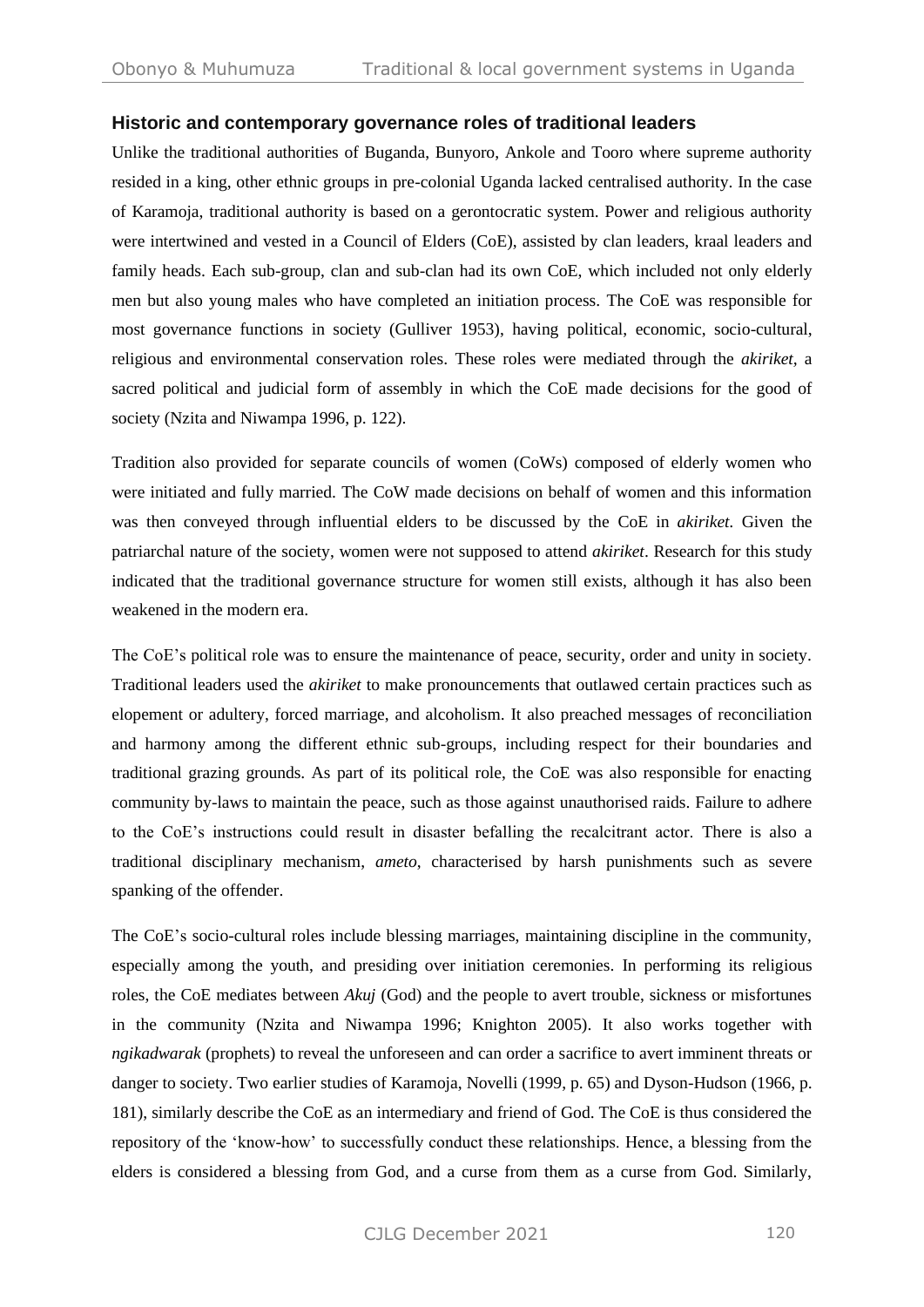Dyson-Hudson (1966) submits that the elders' superior status and their advanced age are considered to imply both a wisdom based on long experience in worldly matters, and knowledge of how to approach – and the power to intercede with – the deity when supernatural assistance is required.

The CoE, especially within clan lineages and ethnic sub-groups, was also the custodian of all the resources of society – including livestock, grazing land, water points and cultivable land. It was in charge of decision-making for the community and also responsible for ensuring food security for individual families and communities. During the dry seasons, the CoE planned where to get water and pastures for animals to ensure the survival of livestock, which is central to Karamojong livelihoods. It was also responsible for forecasting weather changes and the provision of early warnings. Interview reports in this study indicate that the CoE still uses the *akiriket* to issue early warnings of impending drought so that people can store food to avert famine.

In Karamoja, the CoE was, and is, also instrumental in environmental conservation. It identified zones in the environment that should be protected from exploitation and those that could be used by communities, as explained by the Moroto district planner:

*…If people want local materials like poles for construction, and then the elders say "these are our shrines", you cannot cut trees from shrines for poles even if those logs are big enough. If they say do not touch, then nobody touches. So, the elders help us to conserve the indigenous tree species* (KII, Moroto district planner, July 2018).

The critical role of the CoE in environmental conservation was confirmed by another interviewee, who stated that the CoE is the decision-maker and the custodian of all the resources in Karamojong society. It has a strong sacred attachment to certain sites and if one wants to construct a dam across a certain river or to mine a rock in a certain forest, the CoE must first give approval. He said:

*The elders have particular attachment to certain natural resources and so you cannot just go and exploit them without their blessings. They need to be convinced before you can do anything. This has helped in conservation of the environment* (KII, programme coordinator for Caritas, Kotido district, June 2018).

## *Disconnect between traditional governance and local government*

Evidence gathered from KIIs and FGDs showed that although the institution of traditional authority remained relevant in Karamoja and could provide a useful link between the local government and the community, the two were in fact disconnected:

*The two governance systems are autonomous and parallel to each other. The local government is there with its own system and the traditional authority is also there with its own system. The two are not integrated into one hybrid system of governance* (KII, secretary general of Karamoja Elders' Association<sup>1</sup> [KEA], November 2019).

<sup>&</sup>lt;sup>1</sup> A sub-regional body created by the government; see below.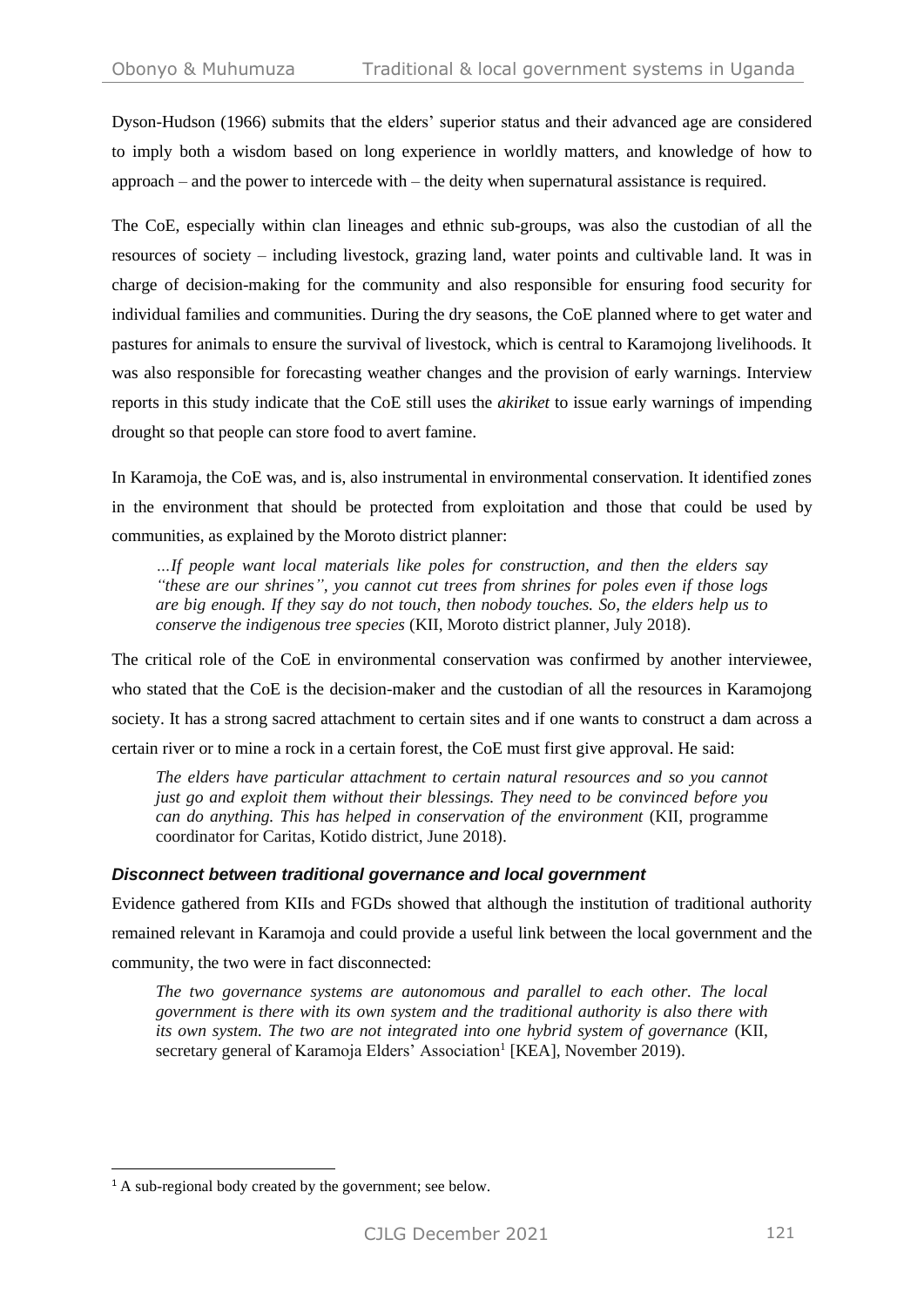The failure to integrate the two governance systems may be attributed to three factors.

First, the decentralisation policy entitled all persons aged 18 years and above to attend the new village council meetings (LC1). At the same time, the government provided for the election of two older persons (one male and one female above the age of 55 years) to each local council. This gave the impression that traditional leaders, as citizens, were engaged in the decentralised local government system. However, these steps do not amount to the integration of the two authority structures, because the two new older persons were elected on individual merit and therefore a) were not necessarily representative of the CoE and b) did not necessarily represent the views of traditional elders, since (as the present study found) they at no time consulted the CoE (KII, programme coordinator for Caritas, Kotido district, June 2018). Moreover, Karamojong local custom does not provide for the *election* of leaders: instead they emerge from social structures based on seniority and on the personal qualities of the person, such as being respected by the community and having forward-thinking ideas.

Second, while the Constitution of Uganda 1995, Article 246 (2), Chapter 16 recognises cultural institutions in any area of Uganda in accordance with the culture and traditions or wishes of the community, Article 246 (4) prohibits a traditional or cultural leader from exercising any administrative, legislative or executive powers of government. It also bans them from participating in partisan politics, such as promoting or supporting a political party or political organisation or an individual in respect of political activities; making statements against government or opposition policies or programmes; and making statements or comments on bills or motions under consideration by parliament with a view to influencing their outcome. Accordingly, such leaders are supposed to remain apolitical.

Thirdly, the lack of integration has been attributed to limited consultations in Karamoja during the 1987 Commission of Inquiry into Uganda's local government system. It appears that the commission did not reach Karamoja to consult with CoEs on the form of local governance they wanted:

*There was no consultation of traditional leaders in Karamoja by the government on the possibility of decentralising powers from the centre to lower local governments. That is why they are not part and parcel of the formal structure of government* (KII, chairman of land board, Kotido district, November 2019).

Some study participants held the view that this lack of consultation is why Karamojong traditional authority was excluded from the local government system. However, the situation is probably more complex. In the case of Buganda, for example, where the traditional authorities *were* consulted, they asked for *federo* (a federal system), which would have integrated the *kiganda* traditional authority – but this demand was never accepted. This suggests that the central government was not interested in blending the two systems.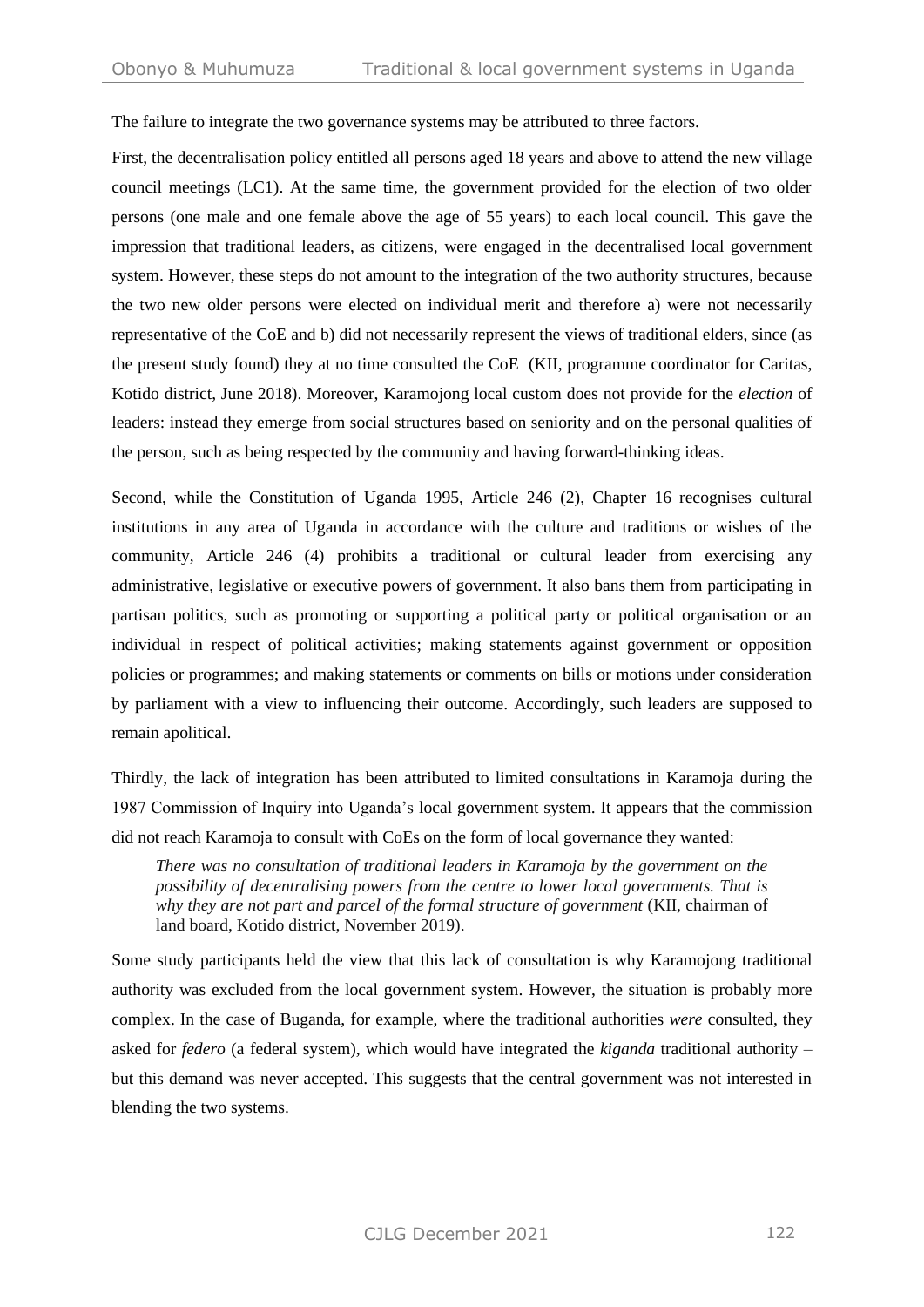## *Elders associations*

In an attempt to give some degree of recognition to traditional authority, while at the same time reducing the power and influence of CoEs, the government created substitutes. It established an informal umbrella NGO-like body, the Karamoja Elders' Association (KEA) in 2012, with a secretariat in Moroto. This reportedly created a false impression that government recognised and worked with the CoEs. However, in essence, the government's objective was to undermine the power and influence of the authentic traditional institutions and use the KEA to legitimise its purposes and programmes. Accordingly, every district in Karamoja created an Elders' Association (EA) at village, parish, sub-county and district levels, and EAs were registered with the community development department, an office mandated to register NGOs that sought to operate in a district. The KEA comprises five government-appointed members: chairperson; general secretary; and secretaries for health, education and culture. However, this system does not currently seem to be working as intended. The present study found the KEA to be dominated by opportunistic elites seeking to take advantage of government programmes to advance vested interests. It did not have the blessing of the traditional elders to represent them in the local government system (KII, programme coordinator for Caritas, Kotido district, October 2021).

Despite the government creating EAs as notional links with traditional authority, the CoEs in Moroto and Kotido did not recognise them as representing traditional leaders in local administration. As one key informant observed: *"Despite the potential role that traditional authority [could have] played in society as a bridge between the community and the government, it was not integrated with the local government system like … in other African countries."* (KII, district community development officer (DCDO), Moroto district, July 2018). For example, Botswana enacted an enabling legal framework, the Chieftaincy Act 1992 (Ubink 2008, p. 7), which among other things recognises the role of the institution of traditional leadership to operate alongside modern state structures (Kurebwa 2020).

## **Dualism and its consequences**

In effect, Uganda's legal framework seeks a separation of powers between modern, decentralised local government and traditional authorities. Whereas the local government's mandate is to deliver public services to citizens, the traditional authorities have been assigned matters of culture, customs and traditions (Republic of Uganda 1995). However, regardless of this legal demarcation, there continues to be conflict between the traditional and the formal governance systems on issues of law and tradition.

Dualism thus became a cause of fragmentation in Karamojong society. Traditional governance was still valued and no one challenged its authority: the creation of local governments was perceived not only as a duplication of the roles of the traditional system but also as an attempt to weaken and undermine it.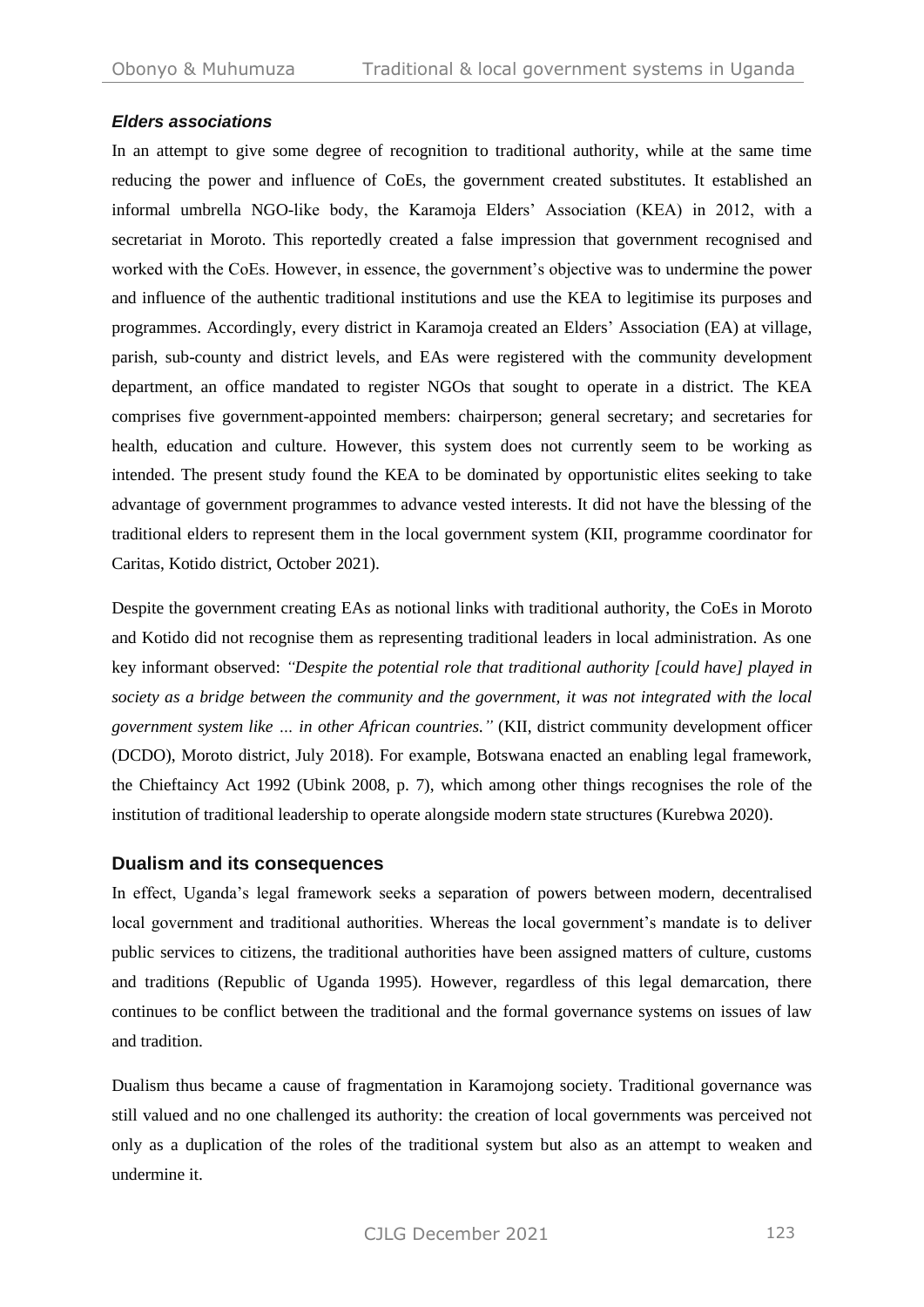Whereas under Karamojong traditional governance leaders were identified from social structures based on seniority, under the local government system any person can be elected a leader, even one who had not gone through *athapan* (initiation) rites. Therefore, the elected leaders were viewed by the CoE as illegitimate agents of an imposed system of governance: they were treated with scorn and suspicion and deemed unacceptable. Their powers could not exceed those of *akiriket*, because elected leaders do not command social respect and legitimacy. For instance, one interviewee noted: *"When the CoE members are gathered in akiriket, government officials are treated as visitors and may or may not be invited to address them on special issues affecting the society"* (KII, chairperson, Kotido district, November 2019). During *akiriket*, local government officials sit outside the shrine and can only come in when they are invited. On the other hand, although government officials could sometimes be invited to attend *akiriket,* its resolutions were not recognised or adopted by the local governments. Rather, the local council elites perceived the CoE members as old and illiterate and lacking the necessary competencies to contribute to the modern system of government.

#### *Laws and justice*

The consequences of dualism are far reaching. Notably, the formal administration of justice in Karamoja was not harmonised with the informal traditional system. The two operated parallel to each other at the local level. While the formal judicial system was run by government-appointed magistrates according to the provisions of the law, traditional justice was administered by the CoE and based on local custom. Although there are various formal judicial structures at the local level that can handle minor civil matters, the local community preferred traditional justice under the CoE and the Karamojong tribunals (*akiwo*). The formal judicial system that involved the police and courts was shunned owing to its lengthy procedures and paperwork, delays, elite bias and corruption (KII, secretary, Kotido district EA, May 2018). Similarly, Röder (2013, p. 58) found that:

*Indigenous courts, councils of elders, and similar traditional authorities play a central role in the resolution of local disputes. Despite all cultural differences, they share common features. Their relations with the state justice institutions are in many cases problematic, especially when they are not formally recognised. Nevertheless, they are perceived as legitimate institutions by local populations.*

Lack of harmonisation in the handling of criminal offences has triggered conflict not only between traditional authorities and local government but also with national laws and institutions. For example, where the law provides that marrying off girls below the age of 18 years and female genital mutilation (FGM) are illegal, the traditional leaders complain that government is interfering with their culture. In addition, the ancient practice of *ameto*, an act of disciplining anyone who disobeys the CoE or acts contrary to the customary law, norms and traditions of the Karamojong, has been outlawed under the Penal Code Act 1998, Chapter 120 as a form of torture. This study found, however, that in Kotido district the CoE was still engaging in such disciplinary practices because it does not trust the formal justice system. The CoE accused the government (police) of corruption, and of wrongly releasing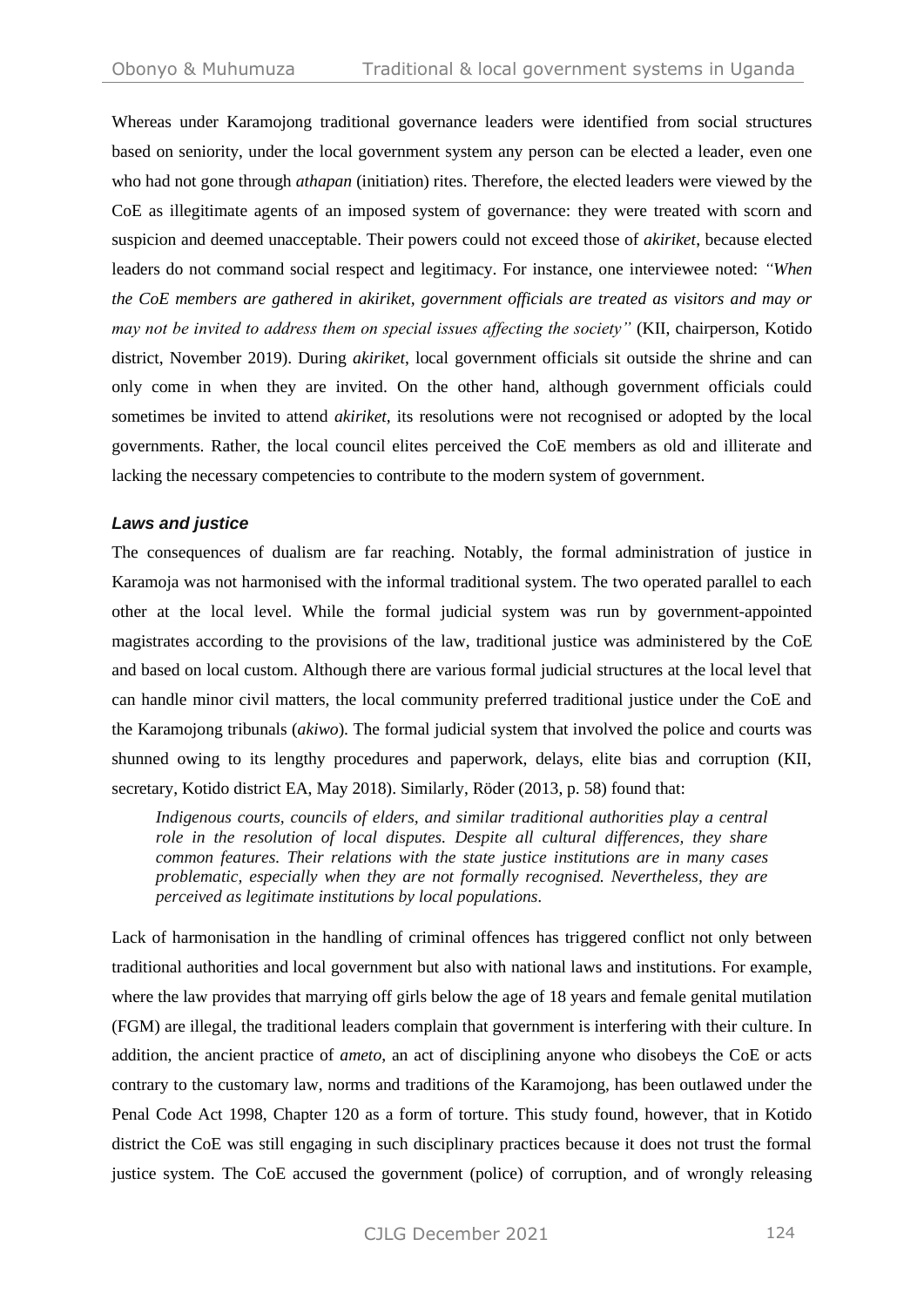suspects on bail due to bias. It further accused the government of being bureaucratic and slow in responding to the community's needs, explaining that this was why it resorted to the informal justice and disciplinary mechanisms for offenders.

*In the traditional justice system, we handle cases such as domestic violence, land conflicts, theft of animals and even murder cases. We resolve cases in a quick and transparent manner, and also deliver timely justice. In the case of offenders, punishment is to compensate the affected parties* (KII, secretary Kotido district EA, May 2018).

Another participant added:

*When offenders commit crimes in the community, they run to government because they know they will be released by the police when they offer bribes. Cases also take too long, one or even three years, because of frequent postponements. Yet traditional courts take only one or two days and witnesses are available. Sometimes the court's witnesses are bought off so as to tell lies and yet in the traditional court there is neither corruption nor manipulation of the judicial process* (FGD with CoE, Panyangara, Kotido district, May 2018).

The present study also learned that if a person committed homicide, the local community preferred the offender to compensate the family of the deceased by giving 60 cows, whereas the government's position was that the person should be brought before the law (KII, secretary, Kotido district EA, May 2018). Sexual offences like 'courtship rape' constituted another source of conflict. Whereas courtship rape was culturally acceptable in Karamoja as long as the boy had previously expressed interest in marrying the girl and was known publicly to be engaged to her, the practice was considered a crime under national law. It was found that whenever courtship rape or other sexual offences such as defilement and rape occurred, the elders would want to cover up such cases or offences rather than referring them to the police. For example, one interviewee spelled out that if somebody defiled a girl but decided to offer cows in marriage, the elders would prefer to take the cows and settle the matter out of court (KII, DCDO, Moroto district, July 2018).

Interviews with some women echoed the need for government to give a role to CoEs in the local government system, but they differed on cultural practices, such as courtship rape (FGD with women, Rupa, Moroto district, July 2018). However, rural and uneducated women were more conservative and did not have any misgivings about the age-old traditional cultures. For instance, one old lady commented that: *"Our culture formed the basis of our social cohesion for many years. It is not wise to disrupt it by adopting foreign values which are little known to us. These foreign values can destabilise our society."* In contrast, female district councillors and other educated women opposed the practice of courtship rape and remedies for rape based on compensation by cows on the grounds that these violated the rights and dignity of women. They called them primitive and outdated cultural practices that should be abolished (KII, female councillor, Moroto district, October 2021). Notwithstanding the different views expressed by women interviewees, Uganda's laws treat rape as a criminal offence: like FGM, courtship rape has survived in Karamoja society because these 'modern crimes' are never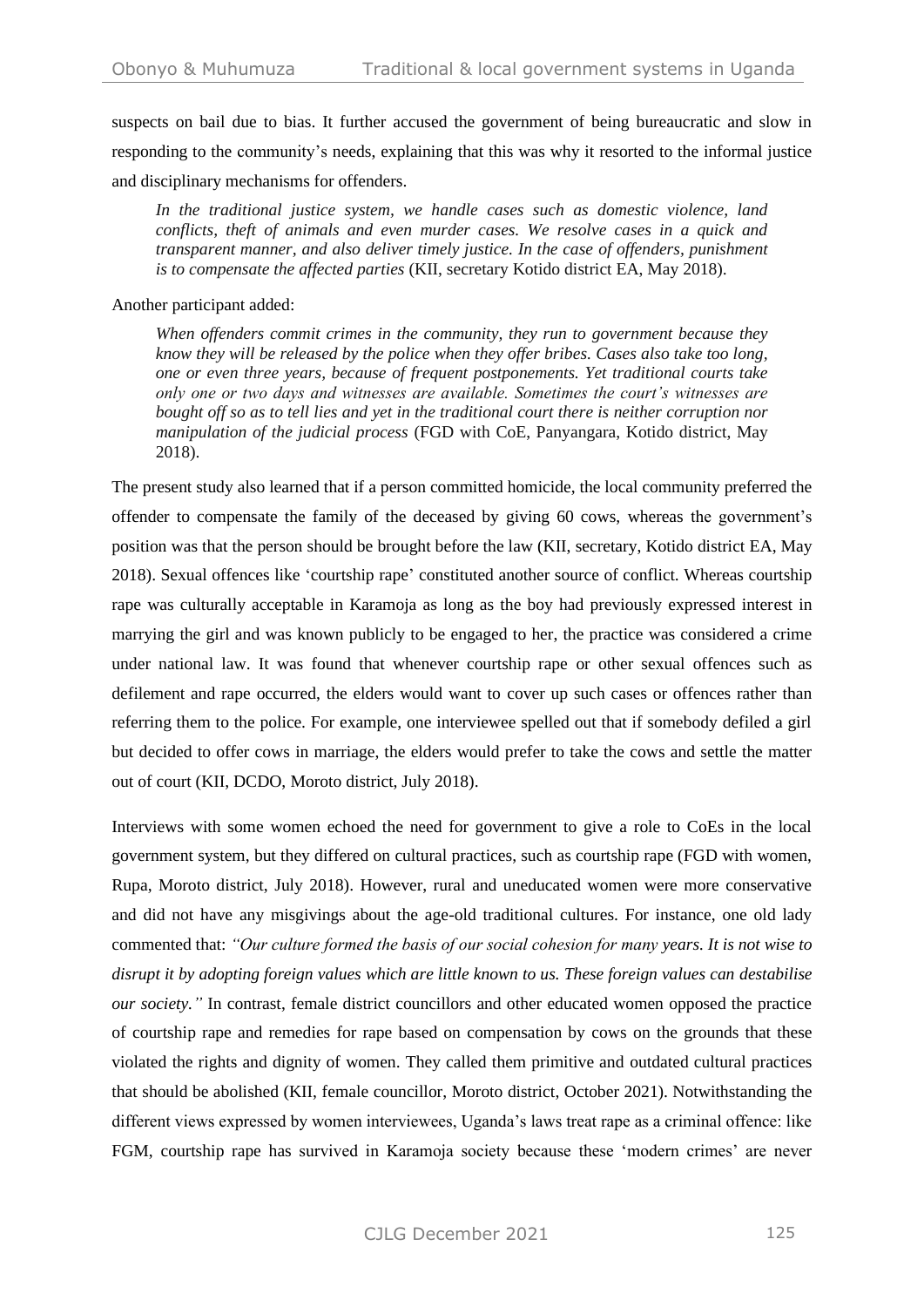reported to lawful institutions due to the lack of consensus on their illegality. Integration of the traditional with the formal governance system could perhaps help to lessen such conflicting values.

Education was another area of tension between the traditional leaders and local government officials. Whereas the local governments emphasised that every child of school-going age must enrol in school as provided for in the Education Act 2008, and the law stipulates that any person who denies a child a chance to enrol in school should be fined USh1,000,000 (c. US\$278) or face six months' imprisonment – or both – even for a first offence, some elders contravened the law; and cultural barriers also limited access to education. Karamoja being a pastoralist community, some parents preferred that the boys stay home and shepherd animals and that the girls be preserved for marriage so that the families would get bride wealth, instead of sending them to school (KII, secretary of KEA, November 2019).

#### *Land use and planning*

The disconnect between the two authorities was particularly evident in the planning process, which was monopolised by local politicians and administrators while traditional leaders were locked out even though they were important stakeholders. Article 35 (1) of the Local Governments Act 1997 stipulates that the district council is the planning authority, while Section 17 provides that a local government council shall formulate, approve and execute budgets and plans in accordance with Section 77 of the same Act (Chapter 243). It is true that decentralisation policy reform in Karamoja has brought government closer to the people by creating local participatory structures at the village, parish, sub-county and district levels. However, one interviewee noted that the planning process commences at the district level before proceeding to more local participation, and excludes the CoE from identifying development priorities. Consequently, there exists no interplay between the two systems, which only interface when there is a crisis, such as land conflicts and border disputes – at which time the local government reaches out to the CoE to play a mediation role (KII, programme coordinator for Caritas, Kotido district, June 2018).

On the other hand, the study found that the CoE had been instrumental in a campaign against deforestation and the commercial use of wood for charcoal burning. The chairperson of Kotido district observed that *"since the district supports the noble cause of environmental conservation, we have started to engage the CoE as part of community mobilisation to discourage tree felling"* (KII, Chairperson, Kotido district, May 2018). However, notwithstanding the CoE's traditional obligation to conserve the environment, there were concerns that its role was increasingly being undermined by the modern local government officials who sometimes authorise clearing of green belts and charcoal burning as a means to generate local revenue or due to corrupt tendencies. This was one of the causes of a conflictual relationship between the traditional authority and the district local government.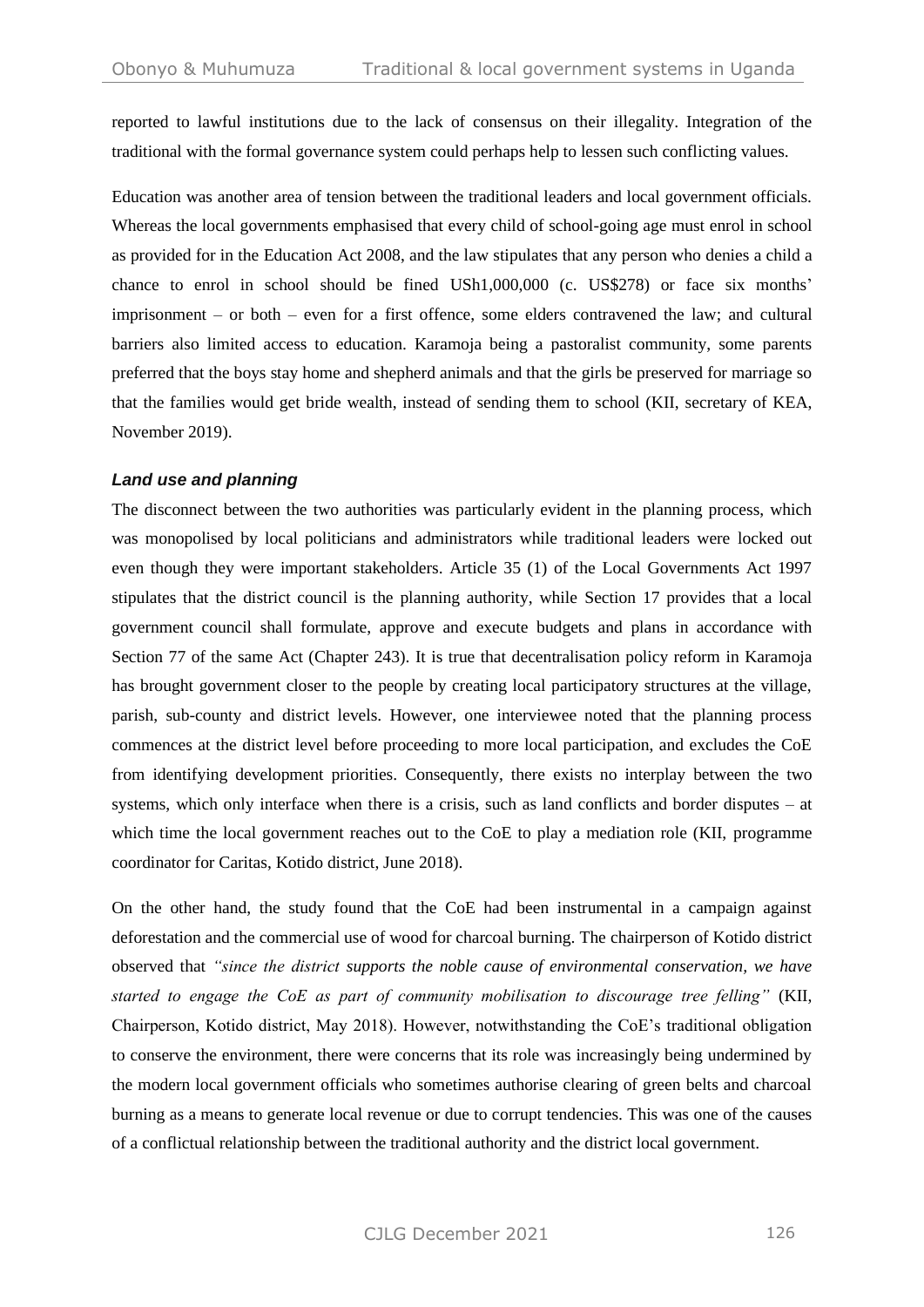#### *Views of traditional leaders*

Focus groups with CoE members confirmed the concerns identified above. They felt left out of the structures of the local government system and argued that the formal system of governance was imposed on the community in disregard of their established authority and leadership. They claimed elected leaders did not have the legitimacy to govern or direct the affairs of their society since the governance of Karamojong society was traditionally based on consensus and guided by customary laws. Like the previous colonial arrangements, the local government system was intended to *akibil ngikithila* (destroy traditional governance). The new system had not only neglected their traditional authority but also disempowered them and taken away their controls over society and resources, which it then handed over to government officials (FGDs with CoEs, Kotido and Moroto districts, November 2019).

Whereas the NRM government had stated that purpose of decentralisation was to empower the people, including CoEs, the view of traditional leaders was, *'Mamete ngapedorisio nguna einakinitai apukan ngikasukout'* ('The powers to manage community affairs have not been shared with them at grass-roots level'). The CoE stressed that the *ngapedorisio* (power to manage community affairs) now resided with the elites at the district and sub-county levels. They thus felt marginalised, especially given that the power to plan and manage local resources was also taken from them (FGD with CoE, Kotido district, November 2019). In particular, the CoE wanted to be consulted before government carried out any developmental activity in their community: it claimed that the government had started sending investors to mining sites in Rupa and Taapac sub-counties without consulting them, thus fuelling conflict (KII, chairperson, Lia parish, Moroto district, August 2018).

More broadly, the CoE argued that the modern local government system had not delivered to expectations. Local government officials tend to be self-promoting and career-oriented rather than working for the greater good of the community: contemporary ills like corruption, misappropriation of public funds, abuse of office, land grabbing and election rigging were manifestations of their selfinterest. In Kotido district, the CoE accused district officials of approving shoddy construction works because they had taken bribes, and argued it could not hold such officials accountable due to its limited power (FGD, CoE, Kotido district, November 2019). Elders believed that integration of the two governance systems would help to regulate these excesses and waste in government and direct resources towards service delivery for the good of the whole community.

## **The case for integrated governance**

As earlier stated, the implementation of Uganda's decentralisation policy in 1993 occurred at the same time as the notional restoration of traditional institutions. During the course of this research study participants in both Moroto and Kotido districts reported that the traditional system of governance spearheaded by the CoE was still relevant and remained critical to the delivery of devolved services to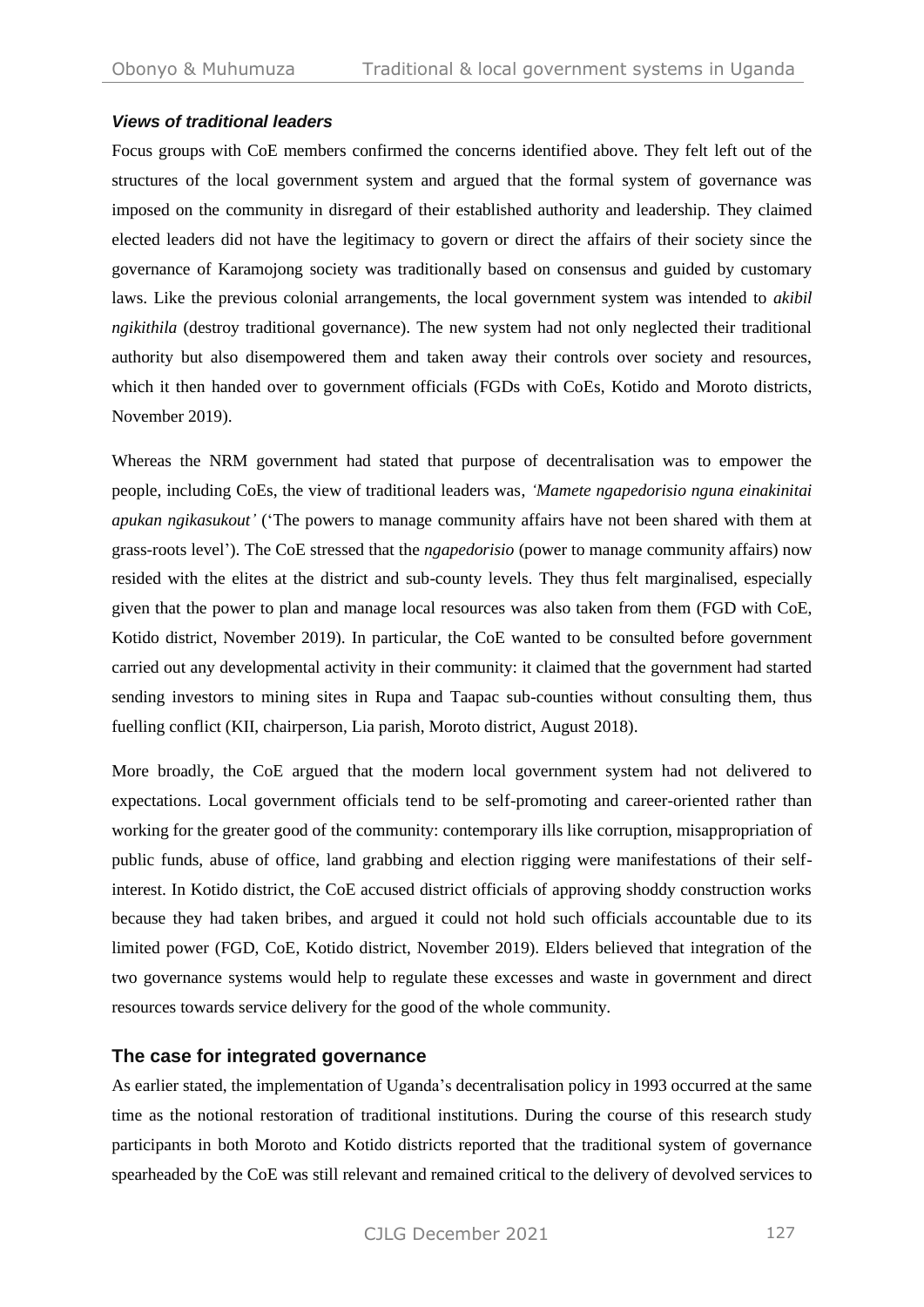citizens. Advocates of traditional authority argued that the CoE could be instrumental in linking local government with the community and vice versa:

*Elders are a gateway or entry point of government and development actors like CSOs to the community. You cannot do anything in the village that succeeds without the elders' blessings because the community believe in and listen to them, while the elders have a social obligation to protect their people* (chairperson of KEA, Moroto district, November 2019).

The community development officer of Kotido district also affirmed that the CoE could be used as an entry point to the community because the local people believe more strongly in them than in local government officials. He further suggested that if government wants a programme to be accepted by the community, then it has to first seek the blessings of the traditional authority:

*The Council of Elders want to be consulted. Government cannot proceed to do things in the community when they are not consulted. They must know what government wants to do and they must be convinced* (KII, DCDO, Kotido, July 2018).

This confirms that the CoE could act as an intermediary with communities to avert failure of government programmes. For instance, the introduction of artificial insemination required convincing traditional leaders about the contribution the new technology would make to livestock productivity. Similarly, the use of electronic chips to brand livestock in Karamoja as a means to combat cattle rustling required CoE support. According to the programme coordinator for Caritas in Kotido district, the former Minister of Karamoja Affairs tried to introduce the project unilaterally, but three years later it died a natural death because the support of the CoE had not been sought and it was widely resisted (KII, June 2018).

Another case in point was when the CoE spearheaded the government's 'go back to school' campaign, even though community members were suspicious of formal education given its association with Karamoja's colonial past. According to the chief administrative officer (CAO) of Kotido district, the pronouncement by elders in *akiriket* made some parents take their children to school:

*In the education sector, there are some elders who are proactive. They are doing mobilisation of parents to take their children to school. They participate in community dialogue meetings on education and that is how we engage with them as change agents in the community* (CAO, Kotido district, May 2018).

Previously, education had not taken root in most parts of the district, as evidenced by an UBOS (2017) report which found that 75.6% and 85.9% of school-age children in Moroto and Kotido respectively were not attending school.

In another case the Karamoja disarmament programme succeeded because the CoE was involved and used as an entry point to popularise it in the community:

*The disarmament programme in Karamoja was very successful because of the involvement of the elders. The elders told their sons to give back the guns to government.*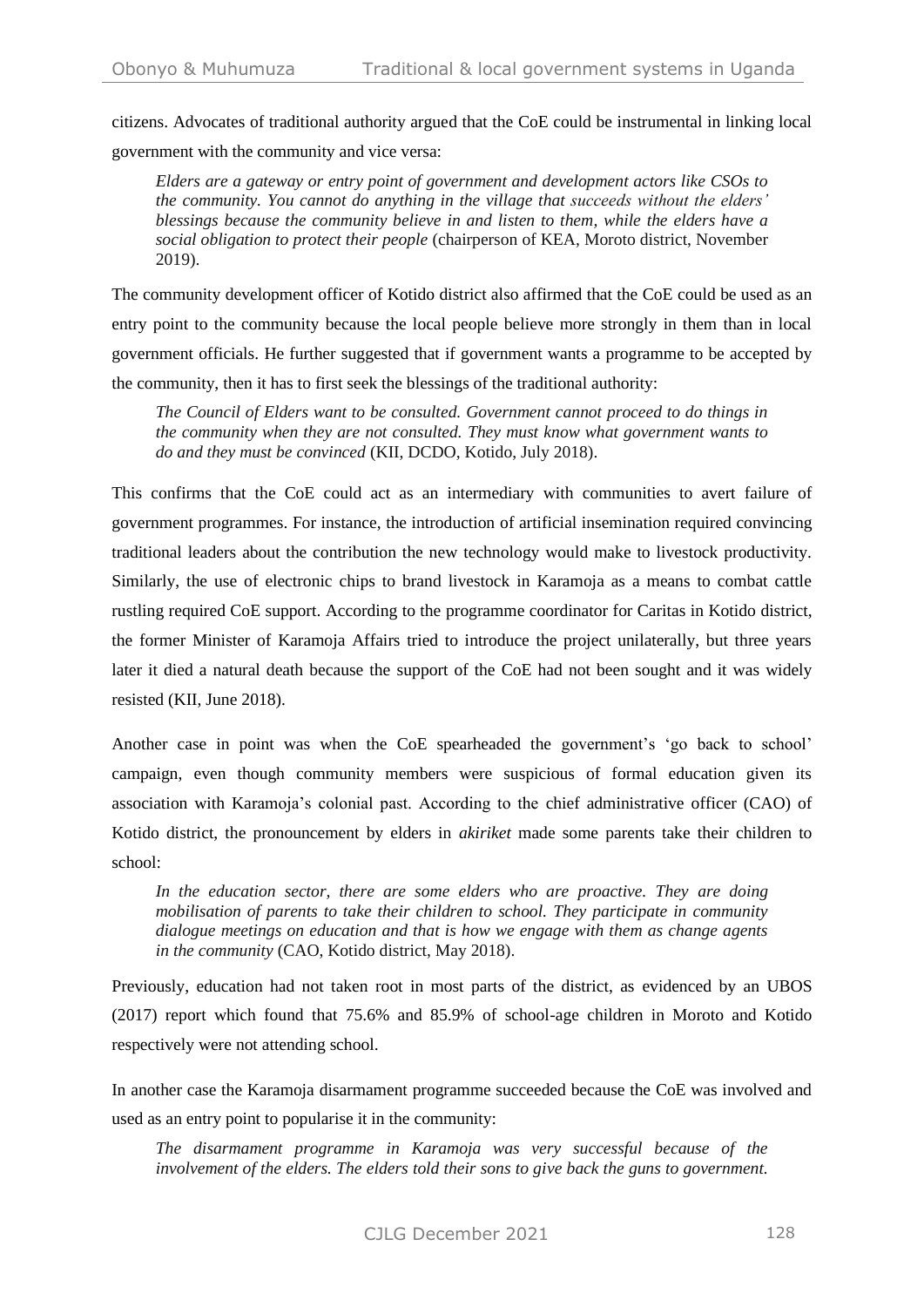*While some people resisted, they eventually succumbed to the elders' appeal* (KII, chairperson, Kotido district, May 2018).

The CoE, acting as a voice of the people, also advocates for the extension of government social services to communities. It puts pressure on government leaders to address community challenges like water shortages, access to health and land grabbing. Concerted pressure by the CoE on the Moroto district local government reportedly led to the construction of health centres and recruitment of additional medical staff to meet community needs (FGD with women of Rupa, Moroto district, July 2018). The traditional leaders were equally crucial in conflict resolution, such as settling land disputes. Land in Karamoja is owned on behalf of the community and allocated by the CoE: whenever there was a conflict over land the CoE intervened because it knew the land boundaries and the rightful owners. Local people's respect for their authority could enable the CoEs to effectively complement local governments for the betterment of the community.

The opportunity for traditional leaders to link modern government with local communities has also been reported in other countries. In South Sudan, for instance, studies show that traditional leaders have always played such roles, in the sense that they link local constituencies to state powers and vice versa (Hoehne 2008, p. 3). Also, traditional leaders have complemented Zimbabwe's efforts in mobilising rural communities to implement development projects, and sensitising them about the significance of education (Kurebwa 2020). Similarly, traditional leaders in South Wollo, Ethiopia have been instrumental in resolving interpersonal and community-based conflicts arising mainly over the control of resources, such as water points, grazing land and cultivable land, and from day-to-day social interactions (Mohammed 2018, pp. 30–31).

Noyoo's (2014) study of the indigenous system of governance in Barotseland is also relevant. He argues that Western local government is not rooted in Africa's indigenous socio-political and economic structures, and its imposition by the colonial state failed to resonate with the lives of local people. Unlike other parts of the world where countries have sought to mainstream their indigenous governance systems by fusing them with those of their former colonial masters, African countries have consistently eschewed their own historical realities in this matter, perhaps owing to sectional and vested interests. Over 20 years ago, West and Kloeck-Jenson (1999) were advocating for the integration of the two systems, because the traditional system constitutes a genuinely African form of local governance that needs to be harnessed and developed to complement institutions of the state and serve the people more fairly and effectively. These arguments reflect the ideas of organic democracy, which postulates that traditional systems of governance can support the development and good governance needs of the people (Sithole and Mbele 2008).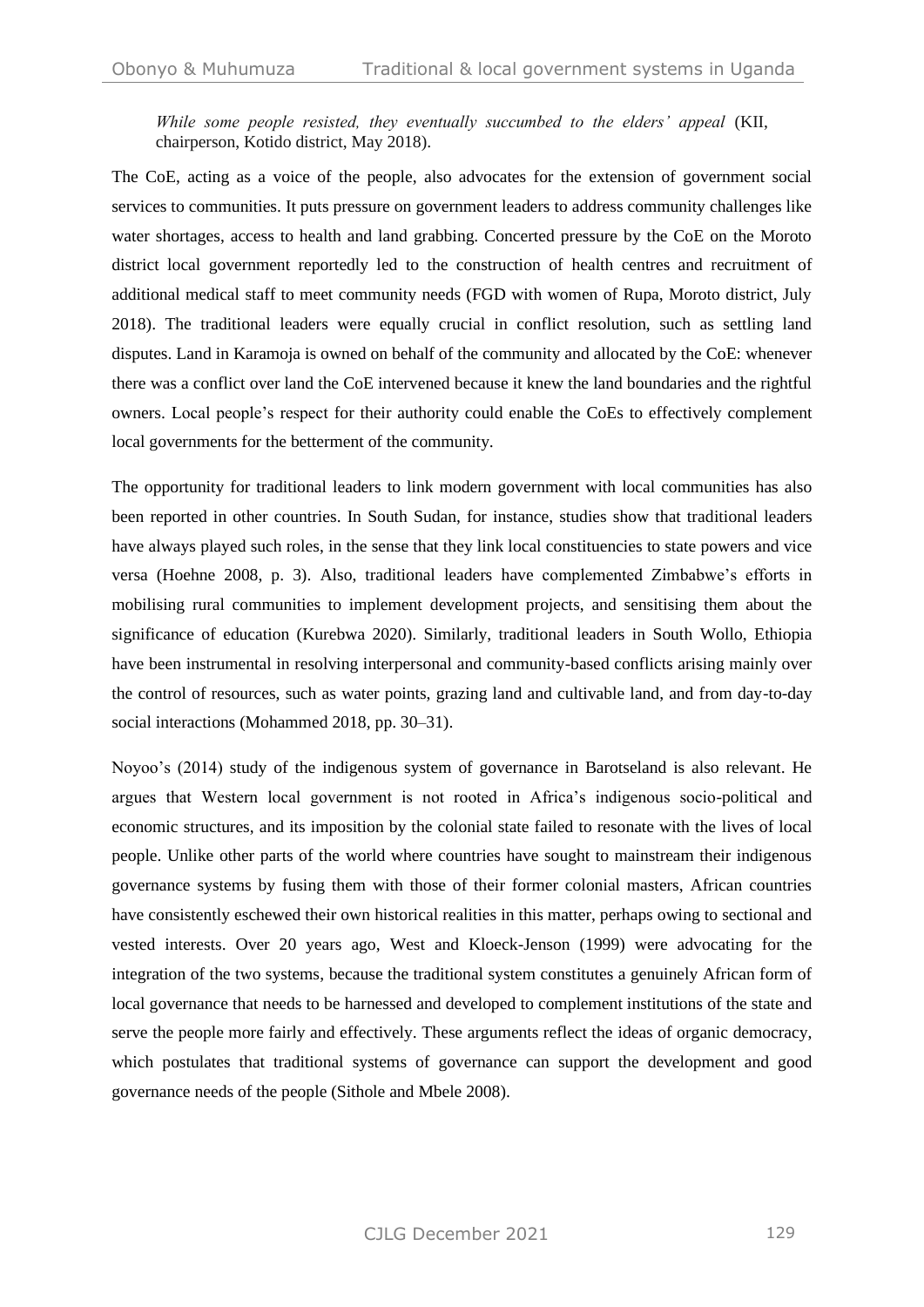## **Conclusion**

This article has explored the interplay between Uganda's local government system and the traditional system of governance in Karamoja. Unlike a number of African countries, in Uganda the two systems were not blended to create a hybrid form of local governance. This disharmony has been perpetuated by laws, particularly the 1995 constitution and the Institution of Traditional or Cultural Leaders Act 2011, which have left two parallel systems operating independently of each other. Each has its own mandates, leadership structures, powers and control mechanisms, and the two systems interface only when there is a crisis in the community. This lack of harmonisation has sometimes resulted in conflicting relationships, with adverse consequences for local governance and service delivery. Moreover, the legal separation of the systems not only hinders the participation of traditional elders in the decision-making processes of local government, but also removes their capacity to hold local government officials accountable on behalf of their communities.

This study therefore points to the need for a review of Uganda's decentralisation policy so as to create a hybrid system. Integration is not only essential for good governance but also as a uniting factor in a multi-ethnic and divided country such as Uganda. Incorporating traditional authorities within the local government system would enhance government legitimacy, community participation and the acceptability of government programmes. Importantly, a blended system would make government more accountable to its grass-roots constituents, compared to current local governments which tend to account upwards to central government.

Local communities find it easy to approach and talk to their traditional leaders in a familiar language and less intimidating environment. Government programmes and projects have been failing in Karamoja largely because of local people's distrust and resistance. Traditional leaders need to be brought on board to bridge that gap by giving the necessary blessing to such programmes. This might be implemented by creating an upper chamber in the local legislature where a gender-balanced CoE can be made part of the local governance structure. Such an approach has the potential to create unity of purpose and lessen conflicts that have tended to characterise the relationship between traditional authorities and the central government in all parts of Uganda. However, it would require amendments to the 1995 constitution and the Local Governments Act 1997.

In the particular case of Karamoja, it needs to be accepted that traditional authority remains an integral part of the social, political and cultural fabric of society, and that it is surely possible to implement modern local government whilst preserving important elements of African indigenous governance.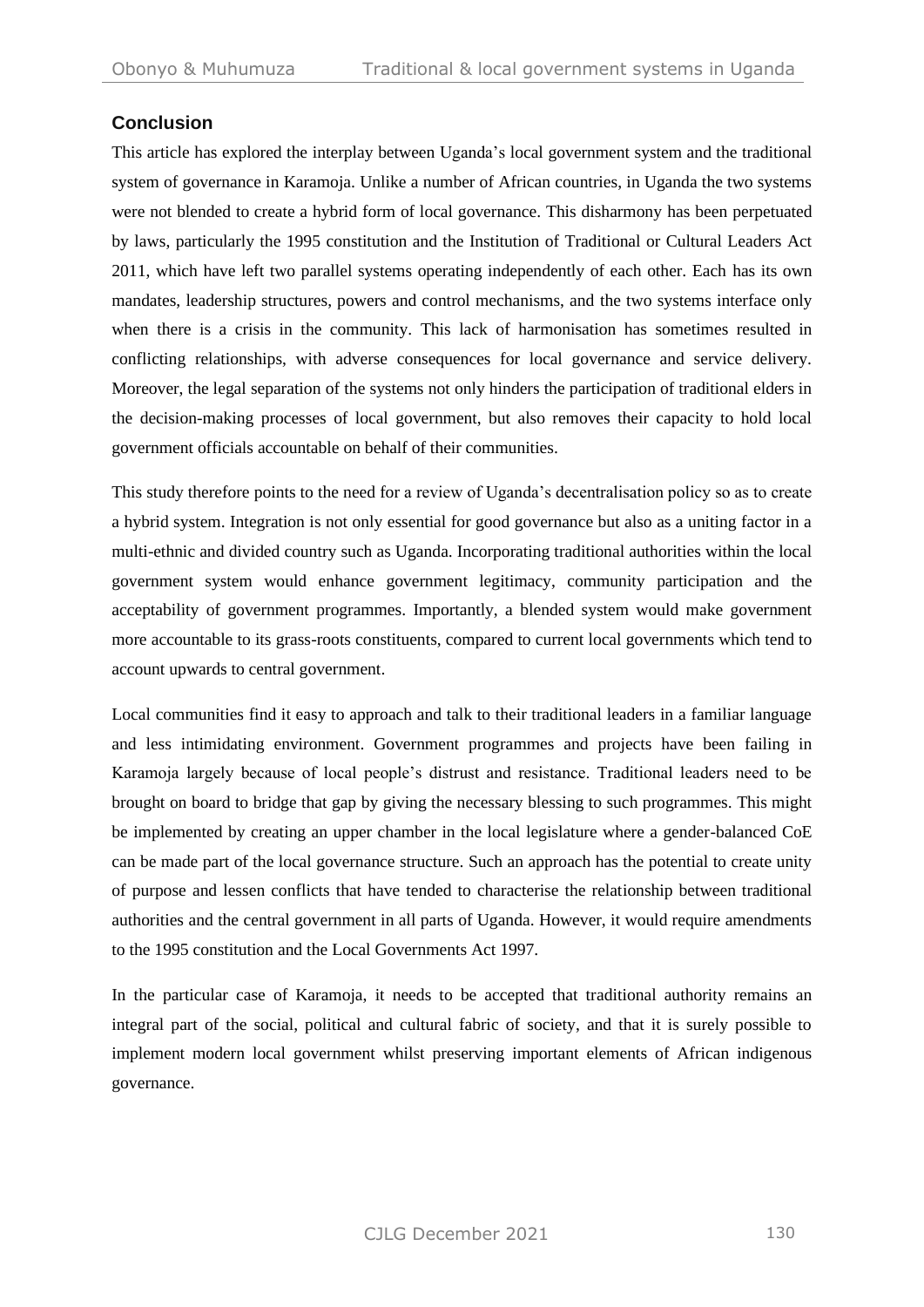## **Acknowledgements**

The authors would like to acknowledge the Karamoja districts of Moroto and Kotido for their support and cooperation, which provided us with access to the interview sites and documentation centres. We would also like to thank the study participants who kindly contributed in the interviews conducted for this study.

## **Declaration of conflicting interest**

The authors declared no potential conflicts of interest with respect to the research, authorship, and/or publication of this article.

## **Funding**

The authors received funding through the MAKERERE-SIDA Bilateral Research Scholarship Programme 2015–2022 for financial support for the research for this article.

## **References**

- Chinsinga, B. (2006) The interface between tradition and modernity: the struggle for political space at the local level in Malawi'. *Civilizations*, 54 (1–2), 255–274. https://doi.org/10.4000/civilisations.498
- Copans, J. (1998) *Review of Mahmood Mamdani's (1996) citizen and subject; contemporary Africa and the legacy of late colonialism*. Cape Town: David Philip.
- Deetz, S. (1996) Describing differences in approaches to organization science: rethinking Burrell and Morgan and their legacy. *Organization Science*, 7 (2), 191–207. https://doi.org/10.1287/orsc.7.2.191
- Dipholo, K.B., Tshishonga, N. and Mafema, E. (2008) Traditional leadership in Botswana: opportunities and challenges for enhancing good governance and local development. *The Journal of African & Asian Local Government Studies*, 3 (2), 111–132.
- Dyson-Hudson, N. (1966) *Karimojong politics.* Oxford: Clarendon Press.
- Gulliver, P.H. (1953) The age-set organization of the Jie tribe. *The Journal of the Royal Anthropological Institute of Great Britain and Ireland,* 83 (2), 147–168. https://doi.org/10.2307/2844028
- Hoehne, M.V. (2008) *Traditional authorities and local government in South Sudan*. Halle/Saale, Germany: Max Planck Institute for Social Anthropology.
- Hoffman, B.D. and Metzroth, K.M. (2010) *The political economy of decentralization in Ghana*. Washington: World Bank.
- Knighton, B. (2005) *The vitality of the Karamojong religion: dying tradition or living faith?* Hants: Ashgate Publishing Ltd.
- Kurebwa, J. (2020) *The capture of traditional leaders by political parties in Zimbabwe for political expediency*. Bindura, Zimbabwe: Bindura University of Science Education. https://doi.org/10.4018/978-1-7998-2364- 3.ch009
- Mamdani, M. (1996) *Citizen and subject: contemporary Africa and the legacy of late colonialism*. Princeton, NJ: Princeton University Press.
- Mengisteab, K. (2019) *Traditional institutions of governance in Africa*. Oxford Research Encyclopaedia of Politics. https://doi.org/10.1093/acrefore/9780190228637.013.1347
- Mgadla, P.T. (1998) The kgosi in a traditional tswana setting. In: Edge, W.A and Lekorwe, M.H. (eds.) *Botswana politics and society,* (pp. 3–10). Pretoria: J.L. van Schaik Publishers:
- Mohammed, Y.A. (2018) Assessing the role of elders in preserving peace and security: a case study in South Wollo, Ethiopia. *Advances in Applied Psychology*, 3 (2), 29–33.